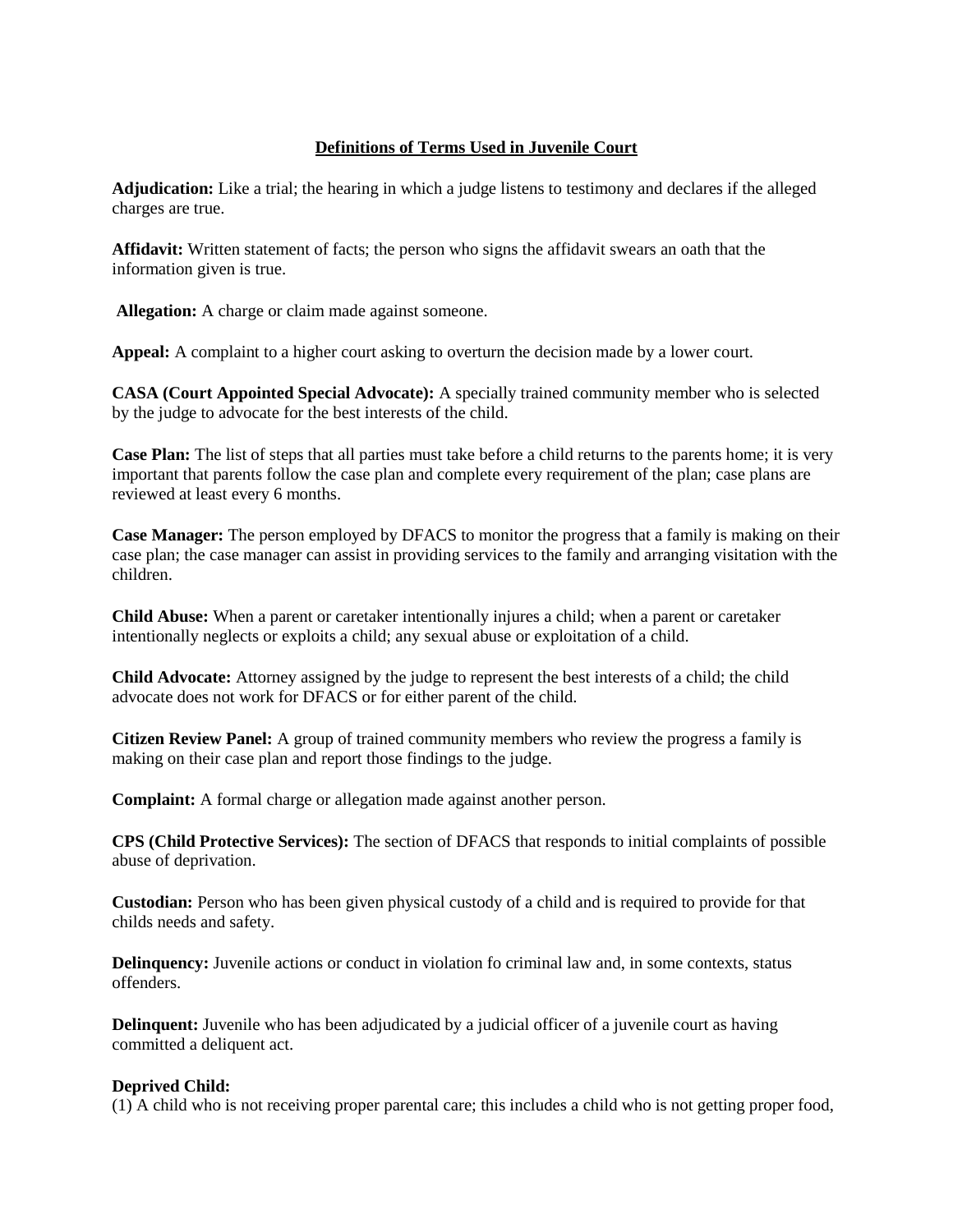is not going to school, or is not receiving proper medical care;

- (2) A child who has been illegally adopted;
- (3) A child who has been abandoned;
- (4) A child who does not have a parent or guardian.

**DFACS (Division of Family And Children Services):** A state agency under the Department of Human Resources that provides child protection services and case management services families.

**Disposition:** Hearing after the adjudication to determine where a child will live while the parents complete the case plan.

**Foster Care:** State licensed temporary home, group home or shelter where a child may stay during court proceedings and while the parents work on the terms of the case plan.

**Guardian:** Person, other than the parent, who has legal responsibility for a child.

**Hearing:** A trail or proceeding before a judge.

**Jurisdiction:** The power of a court to hear a case.

**Legal Father:** A man who has a legal right to be included in the upbringing and care of a child; a legal father is one of the following:

(1) A man who is married to the mother at the time a child was conceived or born;

(2) A man who is not married to the mother, but acknowledges paternity and legitimates the child through a court action; or administratively at the hospital.

(3) A biological father who acknowledges paternity and marries the mother.

Note: Naming a man as the biological father on a birth certificate, merely determining paternity through a blood test or ordering him to pay child support does not necessarily make him a legal father.

**Legitimation:** The process in which a man acknowledges paternity and establishes a legal father-child relationship.

**Mandated Reporter:** A person required by law to report suspicion of a child abuse; this includes doctors, nurses, teachers, police officers, childcare providers, and others.

**Mediation:** Alternative to court proceeding where families try to reach solution on their own; an impartial mediator leads the session and helps the parties come to an agreement among themselves rather than having a judge decide.

**Non-Reunification:** A plan in which custody will not go back to the parents; in some cases, nonreunification plans may precede a termination of parental rights action.

**Party:** Either the petitioner or the respondent in a lawsuit. The parties to a deprivation case are DFACS, parents and the child advocate.

**Permanency Hearing:** A hearing after the disposition to determine what the permanent plan for the child is going to be; Federal law says this hearing must take place no later than 1 YEAR after the day a child is